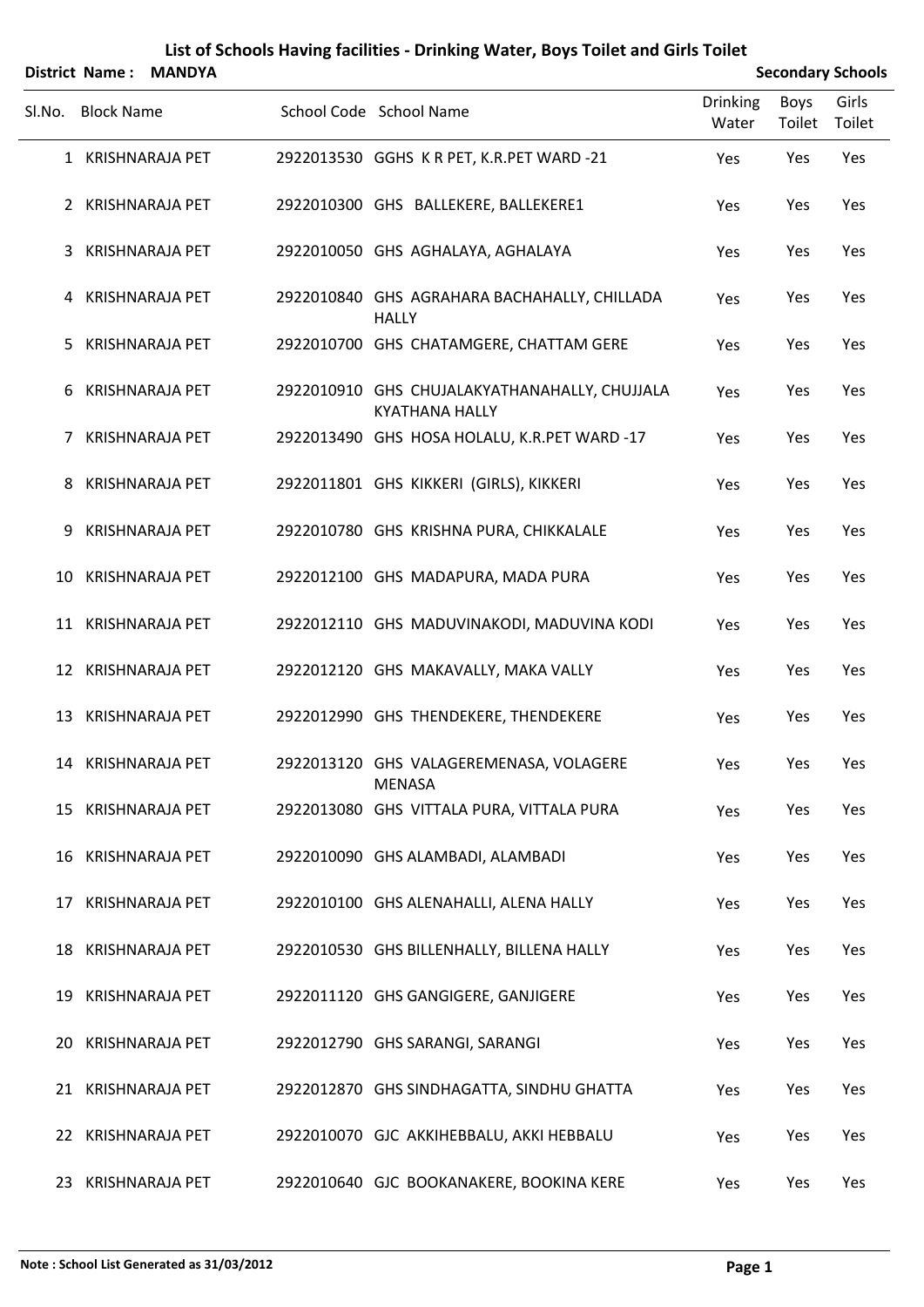|        | District Name:    | <b>MANDYA</b>      |                                                                 |                          |                       | <b>Secondary Schools</b> |
|--------|-------------------|--------------------|-----------------------------------------------------------------|--------------------------|-----------------------|--------------------------|
| Sl.No. | <b>Block Name</b> |                    | School Code School Name                                         | <b>Drinking</b><br>Water | <b>Boys</b><br>Toilet | Girls<br>Toilet          |
|        |                   | 24 KRISHNARAJA PET | 2922011340 GJC HARIHARPUR, HARI HARA PURA                       | Yes                      | Yes                   | Yes                      |
|        |                   | 25 KRISHNARAJA PET | 2922013340 GJC K R PET, K.R.PET WARD -2                         | Yes                      | Yes                   | Yes                      |
|        |                   | 26 KRISHNARAJA PET | 2922011801 GJC KIKKERI, KIKKERI                                 | Yes                      | Yes                   | Yes                      |
|        |                   | 27 KRISHNARAJA PET | 2922012780 GJC SANTHEBHACHA HALLY, SANTHE BACHA<br><b>HALLY</b> | Yes                      | Yes                   | Yes                      |
|        |                   | 28 KRISHNARAJA PET | 2922012810 GJC SEELANERE, SHEELANERE                            | Yes                      | Yes                   | Yes                      |
|        |                   | 29 KRISHNARAJA PET | 2922010320 GJC BALLENAHALLY, BALLENA HALLY1                     | Yes                      | Yes                   | Yes                      |
|        | 30 MADDUR         |                    | 2922020891 CMCC GJC KOWDLE, KOWDLE                              | Yes                      | Yes                   | Yes                      |
|        | 31 MADDUR         |                    | 2922020010 GHS ABALAVADI, ABALAVADI                             | Yes                      | Yes                   | Yes                      |
|        | 32 MADDUR         |                    | 2922020060 GHS ALUR, ALUR                                       | Yes                      | Yes                   | Yes                      |
|        | 33 MADDUR         |                    | 2922021111 GHS BHARATHINAGARA (K.M.DODI), MELLA<br><b>HALLY</b> | Yes                      | Yes                   | Yes                      |
|        | 34 MADDUR         |                    | 2922020220 GHS BIDARAHOSAHALLY, BIDARA HOSA<br><b>HALLY</b>     | Yes                      | Yes                   | Yes                      |
|        | 35 MADDUR         |                    | 2922020260 GHS BOPPASAMUDRA, BOPPA SAMUDRA                      | Yes                      | Yes                   | Yes                      |
|        | 36 MADDUR         |                    | 2922020350 GHS CHIKKARASINAKERE, CHKKA<br>ARASINAKERE           | Yes                      | Yes                   | Yes                      |
|        | 37 MADDUR         |                    | 2922020410 GHS DESHAHALLY, DESHA HALLY                          | Yes                      | Yes                   | Yes                      |
|        | 38 MADDUR         |                    | 2922020460 GHS GEJJALAGERE, GEJJALAGERE                         | Yes                      | Yes                   | Yes                      |
|        | 39 MADDUR         |                    | 2922020510 GHS HALEHALLY, HALE HALLY                            | Yes                      | Yes                   | Yes                      |
|        | 40 MADDUR         |                    | 2922020600 GHS HOOTAGERE, HOOTAGERE                             | Yes                      | Yes                   | Yes                      |
|        | 41 MADDUR         |                    | 2922020630 GHS HOSAGAVI, HOSA GAVI                              | Yes                      | Yes                   | Yes                      |
|        | 42 MADDUR         |                    | 2922020690 GHS K.BELLUR, K. BELLUR                              | Yes                      | Yes                   | Yes                      |
|        | 43 MADDUR         |                    | 2922020770 GHS KADILAVAGILU, KADILAVAGILU                       | Yes                      | Yes                   | Yes                      |
|        | 44 MADDUR         |                    | 2922020840 GHS KONASALE, KONASALE                               | Yes                      | Yes                   | Yes                      |
|        | 45 MADDUR         |                    | 2922020980 GHS KONGABORANA DODDI, MADAPURADA<br><b>DODDI</b>    | Yes                      | Yes                   | Yes                      |
|        | 46 MADDUR         |                    | 2922020850 GHS KOOLAGERE, KOOLAGERE                             | Yes                      | Yes                   | Yes                      |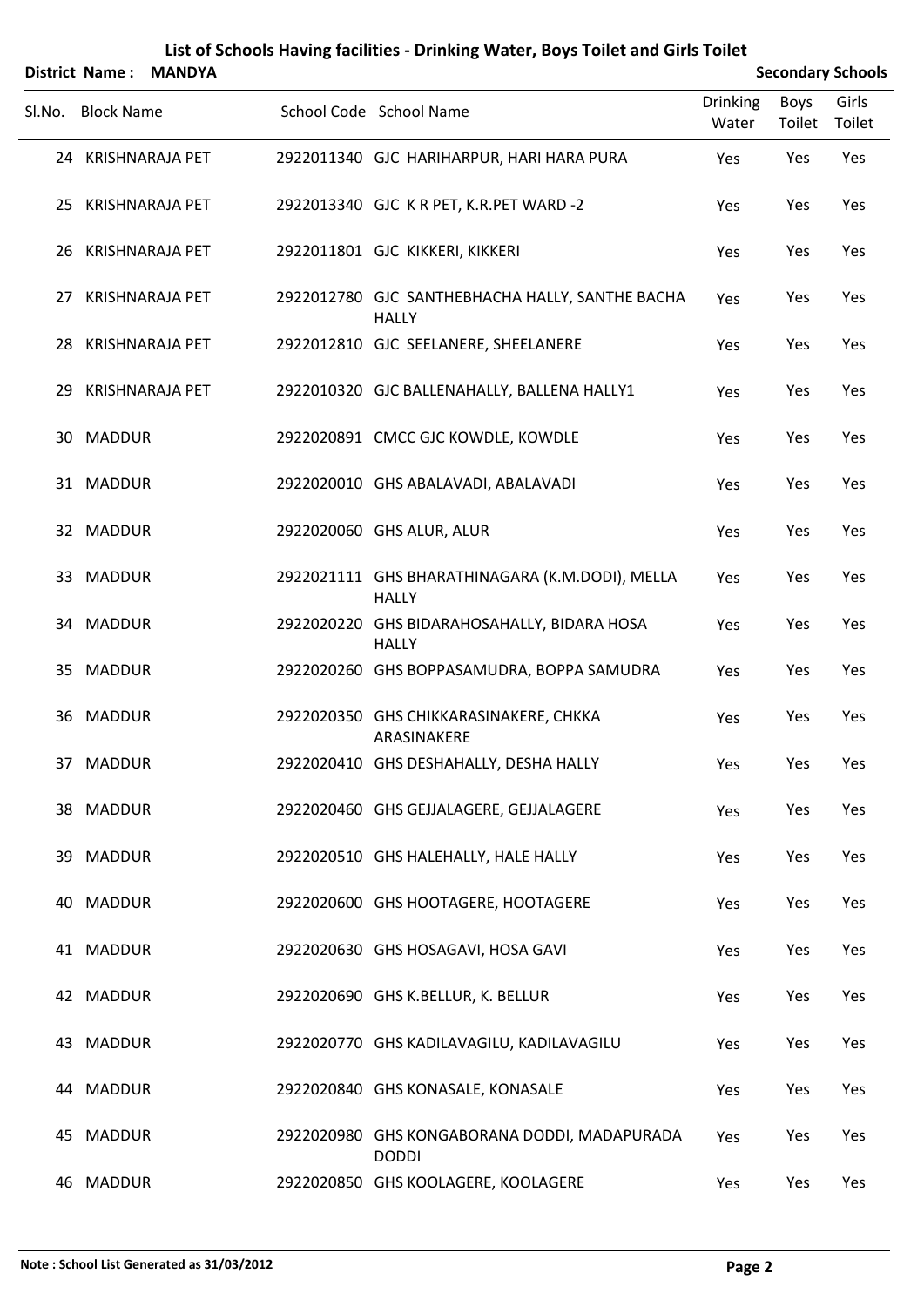|        | <b>District Name:</b> | <b>MANDYA</b> |                                                                |                          |                       | <b>Secondary Schools</b> |
|--------|-----------------------|---------------|----------------------------------------------------------------|--------------------------|-----------------------|--------------------------|
| SI.No. | <b>Block Name</b>     |               | School Code School Name                                        | <b>Drinking</b><br>Water | <b>Boys</b><br>Toilet | Girls<br>Toilet          |
|        | 47 MADDUR             |               | 2922020930 GHS KYATHAGATTA, KYATHA GHATTA                      | Yes                      | Yes                   | Yes                      |
|        | 48 MADDUR             |               | 2922020992 GHS MADARAHALLY, MADARA HALLY                       | Yes                      | Yes                   | Yes                      |
| 49     | <b>MADDUR</b>         |               | 2922021010 GHS MADENAHALLY, MADENA HALLY                       | Yes                      | Yes                   | Yes                      |
|        | 50 MADDUR             |               | 2922021020 GHS MALAGARANAHALLY, MALAGARANA<br><b>HALLY</b>     | Yes                      | Yes                   | Yes                      |
|        | 51 MADDUR             |               | 2922021082 GHS MARALIGA, MARALIGA                              | Yes                      | Yes                   | Yes                      |
|        | 52 MADDUR             |               | 2922021230 GHS NAVILE, NAVILE                                  | Yes                      | Yes                   | Yes                      |
|        | 53 MADDUR             |               | 2922021250 GHS NIDAGATTA, NIDHA GHATTA                         | Yes                      | Yes                   | Yes                      |
|        | 54 MADDUR             |               | 2922021260 GHS NILUVAGILU, NILUVAGILU                          | Yes                      | Yes                   | Yes                      |
| 55     | <b>MADDUR</b>         |               | 2922021410 GHS THAGGAHALLY, THAGGA HALLY                       | Yes                      | Yes                   | Yes                      |
|        | 56 MADDUR             |               | 2922021470 GHS TORESHETTAHALLY, TORE SHETTY HALLY              | Yes                      | Yes                   | Yes                      |
| 57     | <b>MADDUR</b>         |               | 2922021480 GHS TYLOORU, TYLOOR                                 | Yes                      | Yes                   | Yes                      |
|        | 58 MADDUR             |               | 2922020130 GHS VALAGEREDODDY, ATHAGUR                          | Yes                      | Yes                   | Yes                      |
| 59     | <b>MADDUR</b>         |               | 2922021620 GJC (GIRLS) ANNUR, ANNUR                            | Yes                      | Yes                   | Yes                      |
|        | 60 MADDUR             |               | 2922020860 GJC (GIRLS) KOPPA, KOPPA                            | Yes                      | Yes                   | Yes                      |
|        | 61 MADDUR             |               | 2922020181 GJC BESAGARAHALLY, BESAGARA HALLY                   | Yes                      | Yes                   | Yes                      |
|        | 62 MADDUR             |               | 2922021630 GJC CHANDUPURA, CHANDUPURA                          | Yes                      | Yes                   | Yes                      |
| 63     | <b>MADDUR</b>         |               | 2922020340 GJC CHIKKANKANAHALLY, CHIKKA ANKANA<br><b>HALLY</b> | Yes                      | Yes                   | Yes                      |
|        | 64 MADDUR             |               | 2922020710 GJC K. HONNALAGERE, K. HONNALAGERE                  | Yes                      | Yes                   | Yes                      |
| 65     | MADDUR                |               | 2922020820 GJC KESTHUR, KESTHUR                                | Yes                      | Yes                   | Yes                      |
|        | 66 MADDUR             |               | 2922021750 GJC MADDUR, MADDUR-WARD-9                           | Yes                      | Yes                   | Yes                      |
| 67     | MADDUR                |               | 2922021030 GJC MALLANAKUPPE, MALLANAKUPPE                      | Yes                      | Yes                   | Yes                      |
| 68     | <b>MADDUR</b>         |               | 2922021880 GJC SHIVAPURA, MADDUR-WARD-22                       | Yes                      | Yes                   | Yes                      |
| 69     | MALAVALLY             |               | 2922030320 GHS CHOTTANA HALLY, CHOTTANA HALLY                  | Yes                      | Yes                   | Yes                      |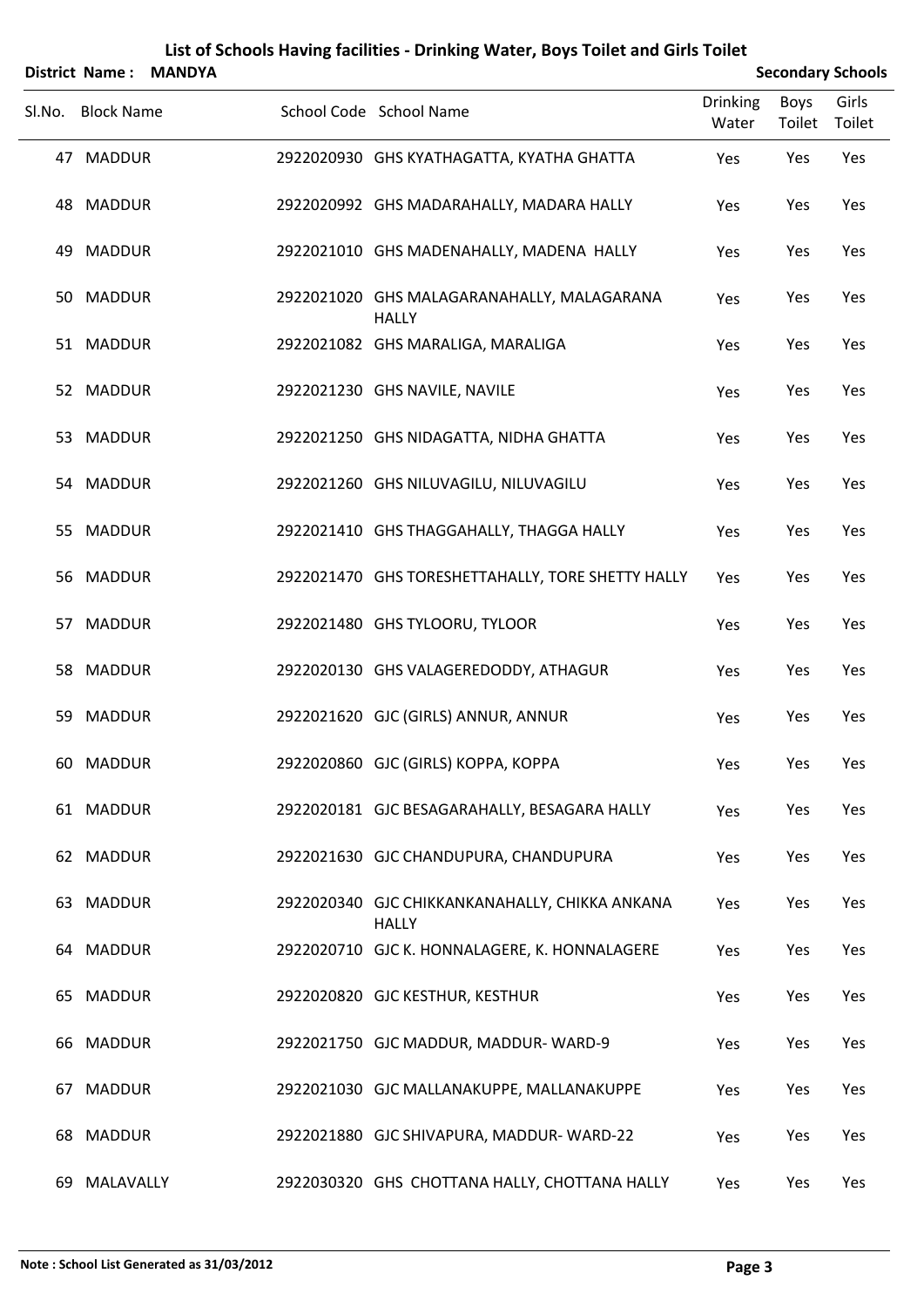|        |                   | District Name: MANDYA |                                                               |                          |                | <b>Secondary Schools</b> |
|--------|-------------------|-----------------------|---------------------------------------------------------------|--------------------------|----------------|--------------------------|
| SI.No. | <b>Block Name</b> |                       | School Code School Name                                       | <b>Drinking</b><br>Water | Boys<br>Toilet | Girls<br>Toilet          |
|        | 70 MALAVALLY      |                       | 2922030841 GHS (UPGRADED RMSA) BENDARAVADI,<br><b>KALKUNI</b> | Yes                      | Yes            | Yes                      |
|        | 71 MALAVALLY      |                       | 2922030010 GHS AGASANAPURA, AGASANA PURA                      | Yes                      | Yes            | Yes                      |
|        | 72 MALAVALLY      |                       | 2922030020 GHS ALADA HALLY, ALADA HALLY                       | Yes                      | Yes            | Yes                      |
|        | 73 MALAVALLY      |                       | 2922030110 GHS B.G.PURA, B. G. PURA                           | Yes                      | Yes            | Yes                      |
|        | 74 MALAVALLY      |                       | 2922030240 GHS BHEEMANA HALLY, BHIMANA HALLY                  | Yes                      | Yes            | Yes                      |
|        | 75 MALAVALLY      |                       | 2922030250 GHS BYADARAHALLY, BYADARA HALLY                    | Yes                      | Yes            | Yes                      |
| 76     | MALAVALLY         |                       | 2922030280 GHS CHIKKABAGILU, CHIKKA BAGILU                    | Yes                      | Yes            | Yes                      |
| 77     | MALAVALLY         |                       | 2922030360 GHS D.K.HALLY, DALVOY KODA HALLY                   | Yes                      | Yes            | Yes                      |
| 78     | MALAVALLY         |                       | 2922030410 GHS DANAGOOR, DHANAGOOR                            | Yes                      | Yes            | Yes                      |
|        | 79 MALAVALLY      |                       | 2922030430 GHS DODDA BHOOVALLY, DODDA BOOVA<br><b>HALLY</b>   | Yes                      | Yes            | Yes                      |
| 80     | MALAVALLY         |                       | 2922032070 GHS GIRLS NEW MALAVALLI, MALAVALLY -<br>WARD-22    | Yes                      | Yes            | Yes                      |
|        | 81 MALAVALLY      |                       | 2922032040 GHS GIRLS OLD MALAVALLI, MALAVALLY -<br>WARD-19    | Yes                      | Yes            | Yes                      |
|        | 82 MALAVALLY      |                       | 2922030570 GHS HADLY, HADLY                                   | Yes                      | Yes            | Yes                      |
|        | 83 MALAVALLY      |                       | 2922030710 GHS HOSAHALLY, HOSA HALLY                          | Yes                      | Yes            | Yes                      |
|        | 84 MALAVALLY      |                       | 2922030770 GHS HUSKOOR, HUSKOOR                               | Yes                      | Yes            | Yes                      |
|        | 85 MALAVALLY      |                       | 2922030900 GHS KANDAGALA, KANDEGALA                           | Yes                      | Yes            | Yes                      |
|        | 86 MALAVALLY      |                       | 2922030950 GHS KIRUGAVALU, KIRAGAVALU                         | Yes                      | Yes            | Yes                      |
|        | 87 MALAVALLY      |                       | 2922031010 GHS KUNDOOR, KUNDOORU                              | Yes                      | Yes            | Yes                      |
|        | 88 MALAVALLY      |                       | 2922031350 GHS KYATHE GOWDANA DODDI, NIDHA<br><b>GHATTA</b>   | Yes                      | Yes            | Yes                      |
|        | 89 MALAVALLY      |                       | 2922031040 GHS LINGAPATNA, LINGA PATNA                        | Yes                      | Yes            | Yes                      |
|        | 90 MALAVALLY      |                       | 2922031170 GHS MARAGOWDANA HALLY,<br>MARAGOWDANA HALLY        | Yes                      | Yes            | Yes                      |
|        | 91 MALAVALLY      |                       | 2922031210 GHS MIKKERE, MIKKERE                               | Yes                      | Yes            | Yes                      |
|        | 92 MALAVALLY      |                       | 2922031320 GHS NELAMAKANA HALLY, NELAMAKANA<br><b>HALLY</b>   | Yes                      | Yes            | Yes                      |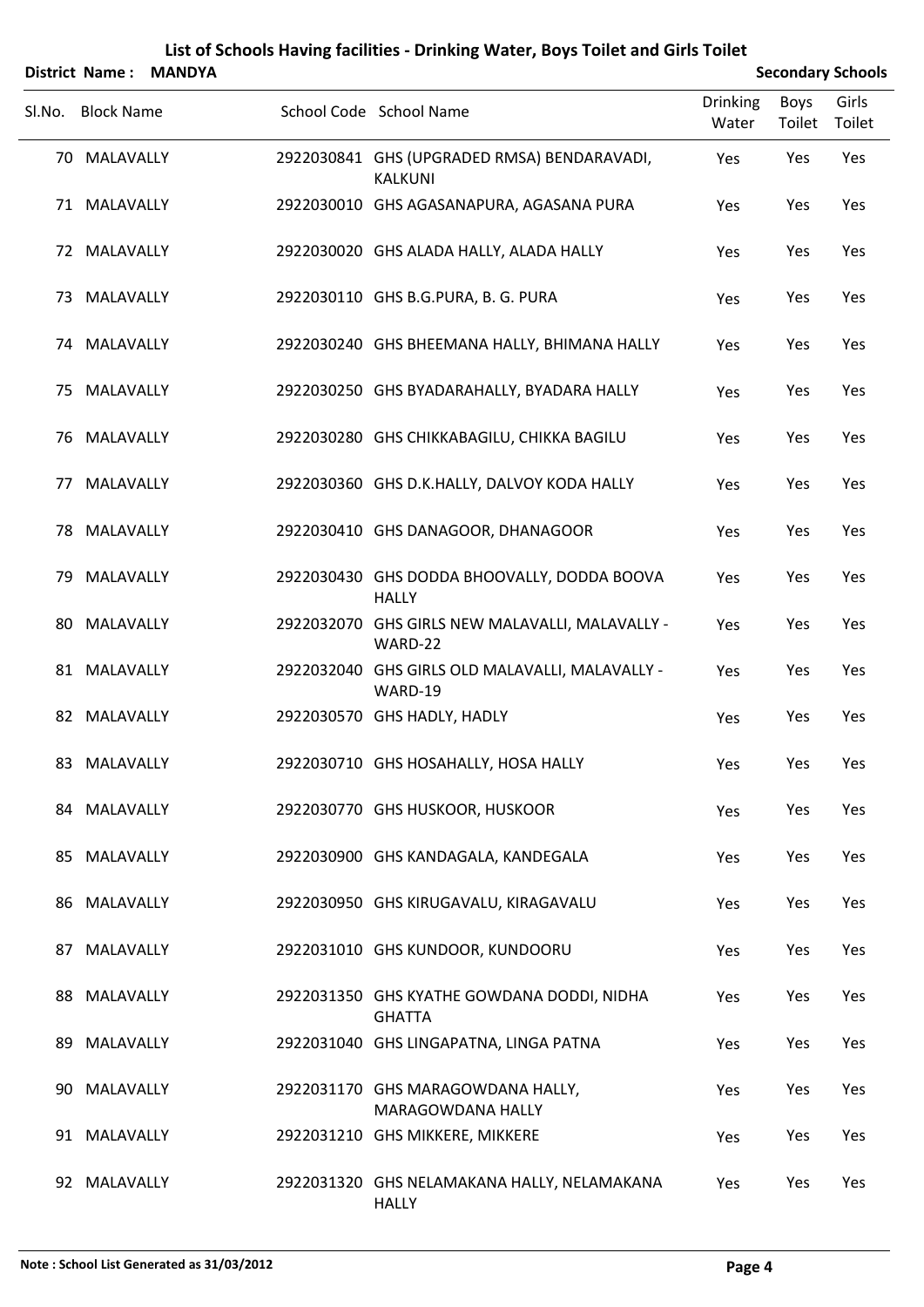|        | <b>District Name:</b> | <b>MANDYA</b> |                                                                    |                   |                       | <b>Secondary Schools</b> |
|--------|-----------------------|---------------|--------------------------------------------------------------------|-------------------|-----------------------|--------------------------|
| SI.No. | <b>Block Name</b>     |               | School Code School Name                                            | Drinking<br>Water | <b>Boys</b><br>Toilet | Girls<br>Toilet          |
|        | 93 MALAVALLY          |               | 2922031120 GHS NELLIGERE, MALIYUR                                  | Yes               | Yes                   | Yes                      |
|        | 94 MALAVALLY          |               | 2922031340 GHS NETKAL, NETKAL                                      | Yes               | Yes                   | Yes                      |
| 95     | MALAVALLY             |               | 2922031360 GHS NITTUR, NITTUR                                      | Yes               | Yes                   | Yes                      |
|        | 96 MALAVALLY          |               | 2922031390 GHS R.B.HALLY, RAGI BOMMANA HALLY                       | Yes               | Yes                   | Yes                      |
|        | 97 MALAVALLY          |               | 2922031410 GHS RAVANI, RAVANI                                      | Yes               | Yes                   | Yes                      |
|        | 98 MALAVALLY          |               | 2922031430 GHS SARAGOORU, SARAGOORU                                | Yes               | Yes                   | Yes                      |
| 99     | MALAVALLY             |               | 2922031520 GHS SUJJALOOR, SUJJALOOR                                | Yes               | Yes                   | Yes                      |
|        | 100 MALAVALLY         |               | 2922031670 GHS YATHAMBADI, YATTAMBADI                              | Yes               | Yes                   | Yes                      |
|        | 101 MALAVALLY         |               | 2922030450 GJC DUGGANA HALLY, DUGGANA HALLY                        | Yes               | Yes                   | Yes                      |
|        | 102 MALAVALLY         |               | 2922030601 GJC HALAGUR, HALAGUR                                    | Yes               | Yes                   | Yes                      |
|        | 103 MALAVALLY         |               | 2922031960 GJC MALAVALLI, MALAVALLY - WARD-11                      | Yes               | Yes                   | Yes                      |
|        | 104 MALAVALLY         |               | 2922031530 GJC THALAGAVADI, THALAGAVADI                            | Yes               | Yes                   | Yes                      |
|        | 105 MANDYA NORTH      |               | 2922080170 G.P.U.C. COLLAGE BASARALU, BASARAL                      | Yes               | Yes                   | Yes                      |
|        | 106 MANDYA NORTH      |               | 2922080730 G.P.U.C. COLLAGE DUDDA, DUDDA                           | Yes               | Yes                   | Yes                      |
|        | 107 MANDYA NORTH      |               | 2922080340 G.P.U.C. V.C. FARM, GAANDALU                            | Yes               | Yes                   | Yes                      |
|        | 108 MANDYA NORTH      |               | 2922080420 GCHS BABY, BABY                                         | Yes               | Yes                   | Yes                      |
|        | 109 MANDYA NORTH      |               | 2922080370 GCHS CHANDAGALU, CHANDAGALU1                            | Yes               | Yes                   | Yes                      |
|        | 110 MANDYA NORTH      |               | 2922080410 GCHS DODDAGARUDANAHALLI, DODDA<br><b>GARUDANA HALLY</b> | Yes               | Yes                   | Yes                      |
|        | 111 MANDYA NORTH      |               | 2922080990 GCHS DODDAKOTTAGERE, DODDA<br><b>KOTHAGERE</b>          | Yes               | Yes                   | Yes                      |
|        | 112 MANDYA NORTH      |               | 2922080600 GCHS G. MALLIGERE, G. MALLIGERE                         | Yes               | Yes                   | Yes                      |
|        | 113 MANDYA NORTH      |               | 2922080330 GCHS HOLALU, HOLALU                                     | Yes               | Yes                   | Yes                      |
|        | 114 MANDYA NORTH      |               | 2922080910 GCHS HONNAYAKANAHALLI,<br>HONNANAYAKANA HALLY           | Yes               | Yes                   | Yes                      |
|        | 115 MANDYA NORTH      |               | 2922080610 GCHS HULIKERE, HULIKERE                                 | Yes               | Yes                   | Yes                      |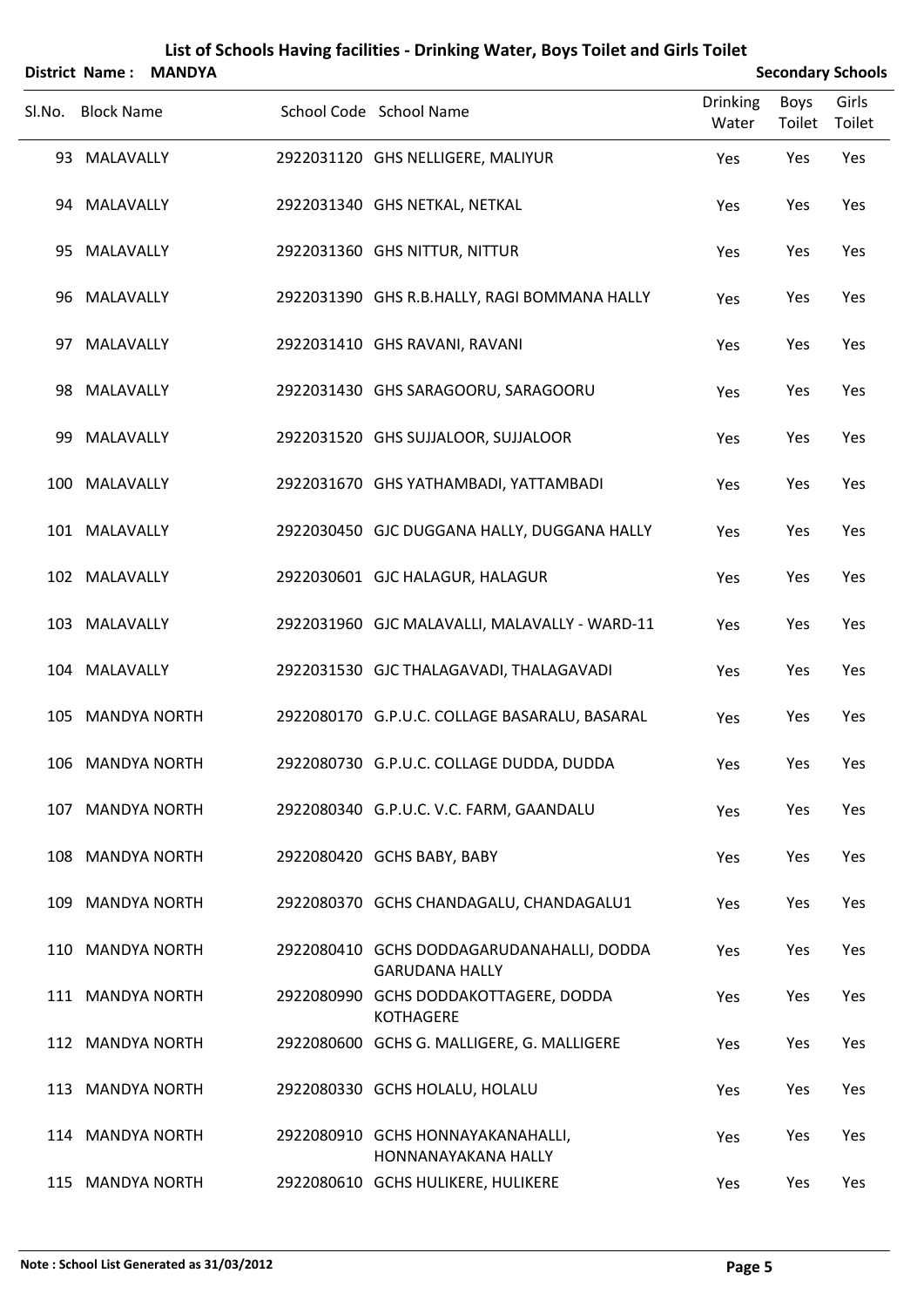|        | <b>District Name:</b> | <b>MANDYA</b> |                                                       |                          |                       | <b>Secondary Schools</b> |
|--------|-----------------------|---------------|-------------------------------------------------------|--------------------------|-----------------------|--------------------------|
| SI.No. | <b>Block Name</b>     |               | School Code School Name                               | <b>Drinking</b><br>Water | <b>Boys</b><br>Toilet | Girls<br>Toilet          |
|        | 116 MANDYA NORTH      |               | 2922080460 GCHS JODIHODAGHATTA, HODA GHATTA1          | Yes                      | Yes                   | Yes                      |
|        | 117 MANDYA NORTH      |               | 2922080660 GCHS MALLENAHALLI, MALLENA HALLY           | Yes                      | Yes                   | Yes                      |
|        | 118 MANDYA NORTH      |               | 2922081040 GCHS MUDAGANDURU, MUDAGANDUR               | Yes                      | Yes                   | Yes                      |
|        | 119 MANDYA NORTH      |               | 2922081080 GCHS MUTTEGERE, MUTHEGERE                  | Yes                      | Yes                   | Yes                      |
|        | 120 MANDYA NORTH      |               | 2922080190 GHS B. HOSURU, B. HOSUR                    | Yes                      | Yes                   | Yes                      |
|        | 121 MANDYA NORTH      |               | 2922081100 GHS GORAVALE, GORAVALE                     | Yes                      | Yes                   | Yes                      |
|        | 122 MANDYA NORTH      |               | 2922080540 GHS SHIVAPURA, SHIVAPURA                   | Yes                      | Yes                   | Yes                      |
|        | 123 MANDYA SOUTH      |               | 2922041990 GGHS HALAHALLI EXT., WARD 19               | Yes                      | Yes                   | Yes                      |
|        | 124 MANDYA SOUTH      |               | 2922040860 GHS A. HULLUKERE, HULLUKERE.A              | Yes                      | Yes                   | Yes                      |
|        | 125 MANDYA SOUTH      |               | 2922042100 GHS ARAKESHWARANAGARA(GUTTALU),<br>WARD 30 | Yes                      | Yes                   | Yes                      |
|        | 126 MANDYA SOUTH      |               | 2922040140 GHS BELUR, BELUR                           | Yes                      | Yes                   | Yes                      |
| 127    | <b>MANDYA SOUTH</b>   |               | 2922041220 GHS CHIKKAMANDYA, CHIKKA MANDYA            | Yes                      | Yes                   | Yes                      |
|        | 128 MANDYA SOUTH      |               | 2922040250 GHS HALE BOODANOOR, BOODANOORU             | Yes                      | Yes                   | Yes                      |
|        | 129 MANDYA SOUTH      |               | 2922040710 GHS HEBBAKAVADI, HEBBAKAVADI               | Yes                      | Yes                   | Yes                      |
|        | 130 MANDYA SOUTH      |               | 2922041970 GHS HOSAHALLY, WARD 17                     | Yes                      | Yes                   | Yes                      |
|        | 131 MANDYA SOUTH      |               | 2922040880 GHS INDUVALU, INDUVALU                     | Yes                      | Yes                   | Yes                      |
|        | 132 MANDYA SOUTH      |               | 2922041820 GHS KALLAHALLI, WARD 2                     | Yes                      | Yes                   | Yes                      |
|        | 133 MANDYA SOUTH      |               | 2922041520 GHS SANTHEKASALAGERE, SANTHE<br>KASALAGERE | Yes                      | Yes                   | Yes                      |
|        | 134 MANDYA SOUTH      |               | 2922041530 GHS SATHANOORU, SATHANOORU                 | Yes                      | Yes                   | Yes                      |
|        | 135 MANDYA SOUTH      |               | 2922041830 GHS SHANKARAPURA, WARD 3                   | Yes                      | Yes                   | Yes                      |
|        | 136 MANDYA SOUTH      |               | 2922041600 GHS SOONAGA HALLY, SOONAGA HALLY           | Yes                      | Yes                   | Yes                      |
|        | 137 MANDYA SOUTH      |               | 2922041670 GHS THIMMANAHOSUR, THIMMANA HOSUR          | Yes                      | Yes                   | Yes                      |
|        | 138 MANDYA SOUTH      |               | 2922041710 GHS UMMADAHALLY, UMMADA HALLY              | Yes                      | Yes                   | Yes                      |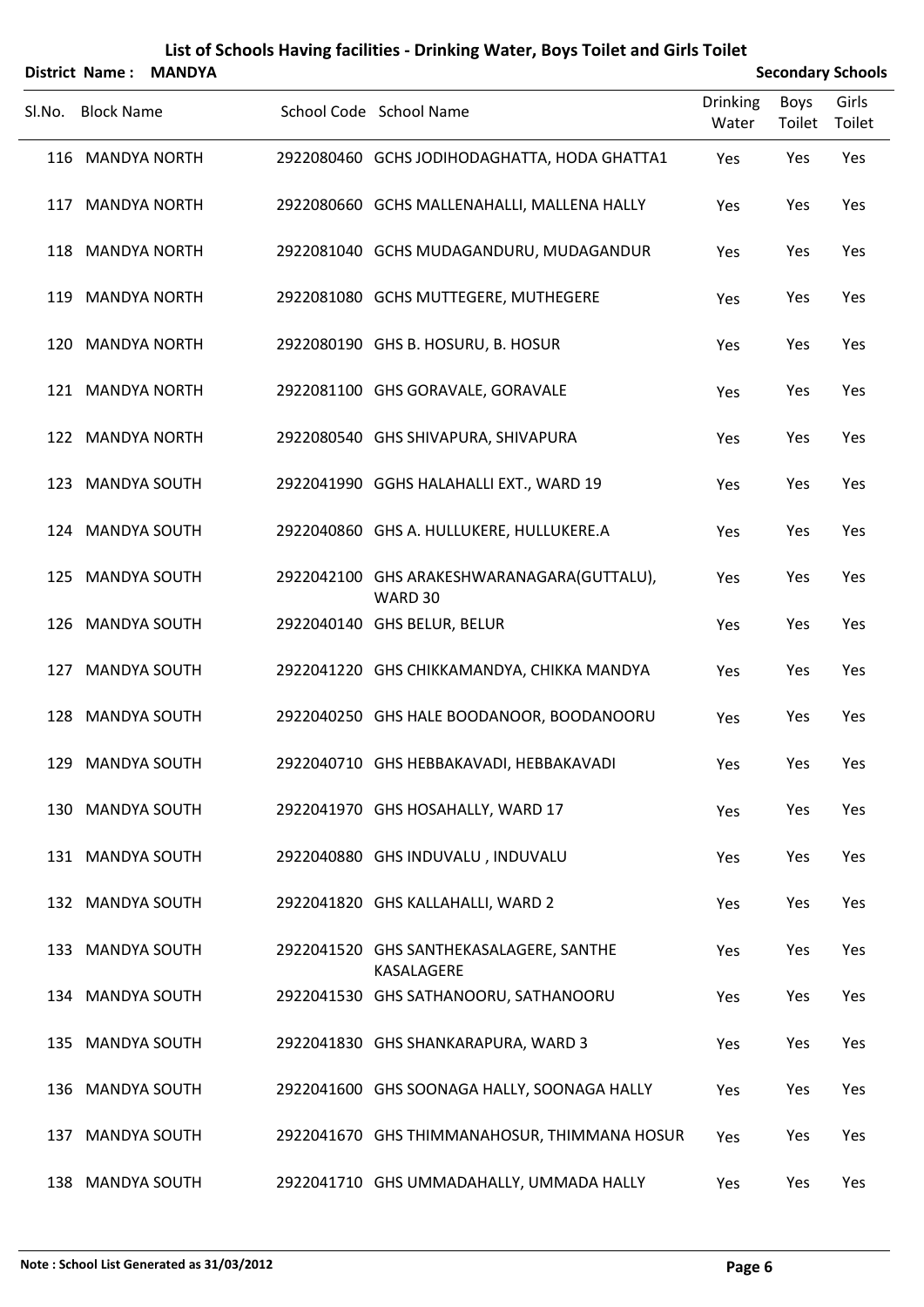|     | <b>District Name:</b><br><b>MANDYA</b> |  |  |                                                                |                          | <b>Secondary Schools</b> |                 |  |  |
|-----|----------------------------------------|--|--|----------------------------------------------------------------|--------------------------|--------------------------|-----------------|--|--|
|     | Sl.No. Block Name                      |  |  | School Code School Name                                        | <b>Drinking</b><br>Water | Boys<br>Toilet           | Girls<br>Toilet |  |  |
|     | 139 MANDYA SOUTH                       |  |  | 2922041730 GHS URAMARAKASALAGERE, URMARA<br><b>KASALA GERE</b> | Yes                      | Yes                      | Yes             |  |  |
|     | 140 MANDYA SOUTH                       |  |  | 2922041750 GHS YELECHAKANA HALLY, YELECHAKANA<br><b>HALLY</b>  | Yes                      | Yes                      | Yes             |  |  |
|     | 141 MANDYA SOUTH                       |  |  | 2922042110 GJC ARAKESHWARANAGARA(GIRLS), WARD<br>31            | Yes                      | Yes                      | Yes             |  |  |
|     | 142 MANDYA SOUTH                       |  |  | 2922041900 GJC EX.MUNCIPAL, WARD 10                            | Yes                      | Yes                      | Yes             |  |  |
|     | 143 MANDYA SOUTH                       |  |  | 2922040990 GJC KANNALI, KANNALI                                | Yes                      | Yes                      | Yes             |  |  |
|     | 144 MANDYA SOUTH                       |  |  | 2922041240 GJC MANGALA, MANGALA                                | Yes                      | Yes                      | Yes             |  |  |
| 145 | <b>MANDYA SOUTH</b>                    |  |  | 2922041890 GJC POLICE COLONY, WARD 9                           | Yes                      | Yes                      | Yes             |  |  |
|     | 146 MANDYA SOUTH                       |  |  | 2922042040 GJC STONE BUILDING(GIRLS), WARD 24                  | Yes                      | Yes                      | Yes             |  |  |
| 147 | <b>MANDYA SOUTH</b>                    |  |  | 2922041640 GJC TAGGAHALLY, THAGGA HALLY                        | Yes                      | Yes                      | Yes             |  |  |
|     | 148 NAGAMANGALA                        |  |  | 2922053610 GHS HERAGANAHALLI, YARAGANA HALLY                   | Yes                      | Yes                      | Yes             |  |  |
| 149 | NAGAMANGALA                            |  |  | 2922052310 GHS KOOCHAHALLY, KOCHA HALLY                        | Yes                      | Yes                      | Yes             |  |  |
|     | 150 NAGAMANGALA                        |  |  | 2922050090 GHS ALISANDRA, ALISANDRA                            | Yes                      | Yes                      | Yes             |  |  |
|     | 151 NAGAMANGALA                        |  |  | 2922050430 GHS BHIMANA HALLI, BHIMANA HALLY                    | Yes                      | Yes                      | Yes             |  |  |
|     | 152 NAGAMANGALA                        |  |  | 2922050500 GHS BOMMANAHALLI(KEMBARE),<br><b>BOMMANA HALLY1</b> | Yes                      | Yes                      | Yes             |  |  |
|     | 153 NAGAMANGALA                        |  |  | 2922051960 GHS HOSAKKI PALYA, KALINGANA HALLY                  | Yes                      | Yes                      | Yes             |  |  |
|     | 154 NAGAMANGALA                        |  |  | 2922052140 GHS KANTHAPURA, KANTA PURA                          | Yes                      | Yes                      | Yes             |  |  |
|     | 155 NAGAMANGALA                        |  |  | 2922052160 GHS KARADAHALLI, KARADA HALLY1                      | Yes                      | Yes                      | Yes             |  |  |
|     | 156 NAGAMANGALA                        |  |  | 2922053880 GHS NAGAMANAGALA GIRLS,<br>NAGAMANGALA - WARD-10    | Yes                      | Yes                      | Yes             |  |  |
|     | 157 NAGAMANGALA                        |  |  | 2922052990 GHS NERALAKERE, NERALEKERE                          | Yes                      | Yes                      | Yes             |  |  |
|     | 158 NAGAMANGALA                        |  |  | 2922053140 GHS SATHENA HALLI, SATENA HALLY                     | Yes                      | Yes                      | Yes             |  |  |
|     | 159 NAGAMANGALA                        |  |  | 2922053200 GHS SHETTI HALLY, SHETTA HALLY                      | Yes                      | Yes                      | Yes             |  |  |
| 160 | NAGAMANGALA                            |  |  | 2922053330 GHS T.CHANNAPURA, T. CHANNAPURA                     | Yes                      | Yes                      | Yes             |  |  |
|     | 161 NAGAMANGALA                        |  |  | 2922053340 GHS THATTA HALLI, TATTA HALLY                       | Yes                      | Yes                      | Yes             |  |  |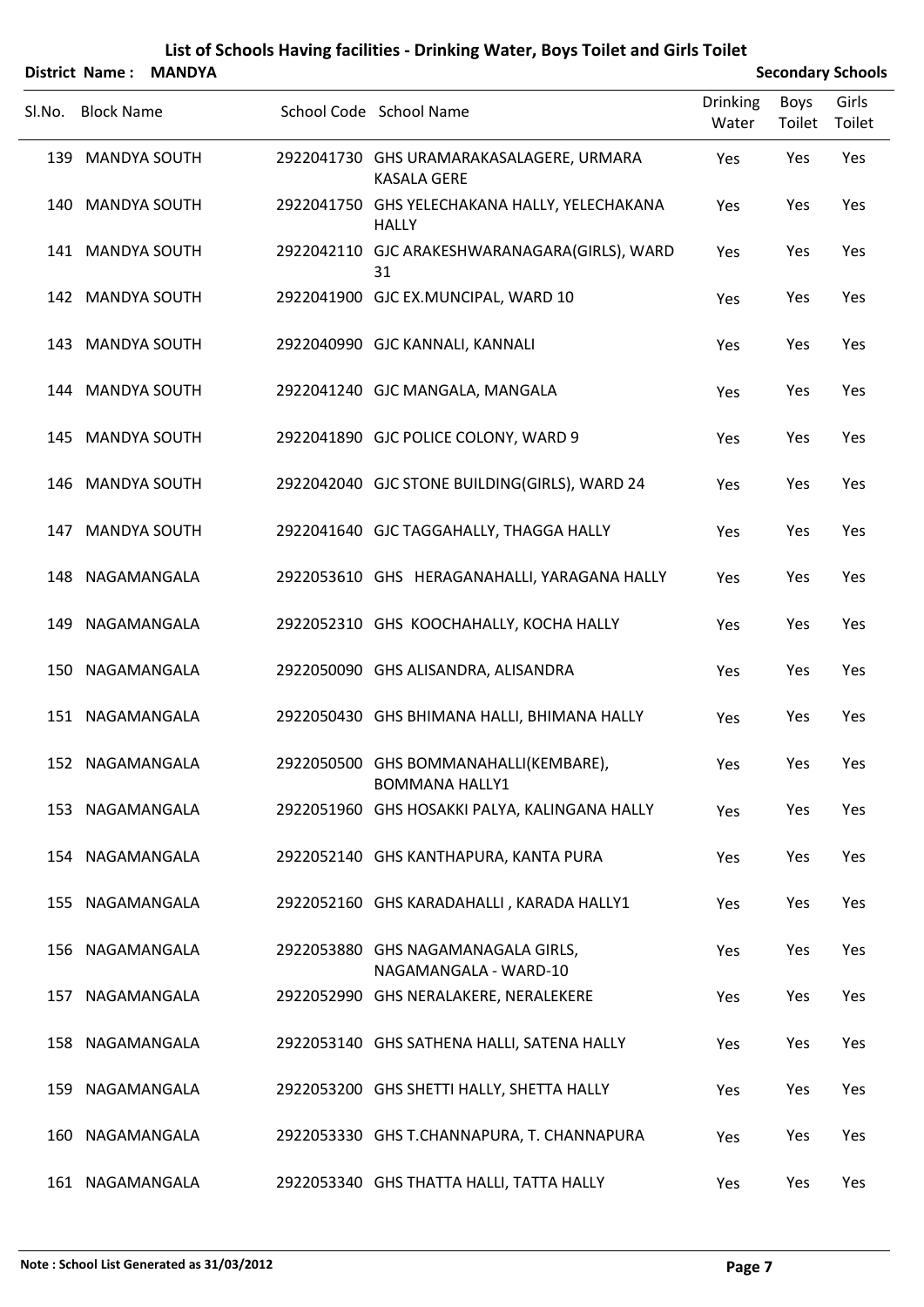|        | <b>District Name:</b><br><b>MANDYA</b> |  |  |                                                          | <b>Secondary Schools</b> |                       |                 |  |
|--------|----------------------------------------|--|--|----------------------------------------------------------|--------------------------|-----------------------|-----------------|--|
| Sl.No. | <b>Block Name</b>                      |  |  | School Code School Name                                  | <b>Drinking</b><br>Water | <b>Boys</b><br>Toilet | Girls<br>Toilet |  |
|        | 162 NAGAMANGALA                        |  |  | 2922050391 GJC BELLUR, BELLUR (RURAL)                    | Yes                      | Yes                   | Yes             |  |
|        | 163 NAGAMANGALA                        |  |  | 2922050480 GJC BINDIGANAVILE, BINDIGA NAVILE             | Yes                      | Yes                   | Yes             |  |
|        | 164 NAGAMANGALA                        |  |  | 2922050490 GJC BOGADI, BOGADI                            | Yes                      | Yes                   | Yes             |  |
|        | 165 NAGAMANGALA                        |  |  | 2922050700 GJC CHEENYA, CHEENYA                          | Yes                      | Yes                   | Yes             |  |
| 166    | NAGAMANGALA                            |  |  | 2922050900 GJC DEVALAPURA, DEVALA PURA                   | Yes                      | Yes                   | Yes             |  |
| 167    | NAGAMANGALA                            |  |  | 2922051460 GJC HARADANA HALLI, HARADANA HALLY            | Yes                      | Yes                   | Yes             |  |
| 168    | NAGAMANGALA                            |  |  | 2922051520 GJC HONNAVARA, HONNAVARA                      | Yes                      | Yes                   | Yes             |  |
| 169    | NAGAMANGALA                            |  |  | 2922051890 GJC KADABA HALLY, KADABA HALLY                | Yes                      | Yes                   | Yes             |  |
| 170    | NAGAMANGALA                            |  |  | 2922052900 GJC MYLARA PATTANA, MYLARA PATNA              | Yes                      | Yes                   | Yes             |  |
|        | 171 NAGAMANGALA                        |  |  | 2922053930 GJC NAGAMANAGALA, NAGAMANGALA -<br>WARD-15    | Yes                      | Yes                   | Yes             |  |
|        | 172 NAGAMANGALA                        |  |  | 2922050391 RDS HS BELLUR, BELLUR (RURAL)                 | Yes                      | Yes                   | Yes             |  |
|        | 173 PANDAVAPURA                        |  |  | 2922060110 GHS BABY, BABY                                | Yes                      | Yes                   | Yes             |  |
|        | 174 PANDAVAPURA                        |  |  | 2922060350 GHS CHITTANAHALLI, CHITTANA HALLY             | Yes                      | Yes                   | Yes             |  |
|        | 175 PANDAVAPURA                        |  |  | 2922060390 GHS DINKA, DINKA                              | Yes                      | Yes                   | Yes             |  |
|        | 176 PANDAVAPURA                        |  |  | 2922060340 GHS GIRLS CHINAKURALI, CHINAKURALI            | Yes                      | Yes                   | Yes             |  |
|        | 177 PANDAVAPURA                        |  |  | 2922060570 GHS HIREMARALI, HIREMARALI                    | Yes                      | Yes                   | Yes             |  |
|        | 178 PANDAVAPURA                        |  |  | 2922060660 GHS JAKKANAHALLI, JAKKANA HALLY               | Yes                      | Yes                   | Yes             |  |
|        | 179 PANDAVAPURA                        |  |  | 2922060790 GHS KATTERI, KATTERI                          | Yes                      | Yes                   | Yes             |  |
|        | 180 PANDAVAPURA                        |  |  | 2922060910 GHS LAXMISAGARA, LAXMISAGARA                  | Yes                      | Yes                   | Yes             |  |
|        | 181 PANDAVAPURA                        |  |  | 2922060520 GHS MUDALAKOPPALU, HALEBEEDU                  | Yes                      | Yes                   | Yes             |  |
|        | 182 PANDAVAPURA                        |  |  | 2922060491 GHS RAGIMUDDANAHALLI, GUMMANA<br><b>HALLY</b> | Yes                      | Yes                   | Yes             |  |
|        | 183 PANDAVAPURA                        |  |  | 2922061200 GHS SANABA HOSABADAVANE, SANABA               | Yes                      | Yes                   | Yes             |  |
|        | 184 PANDAVAPURA                        |  |  | 2922061840 GHS SHANTHINAGARA, PANDAVAPURA-<br>WARD-10    | Yes                      | Yes                   | Yes             |  |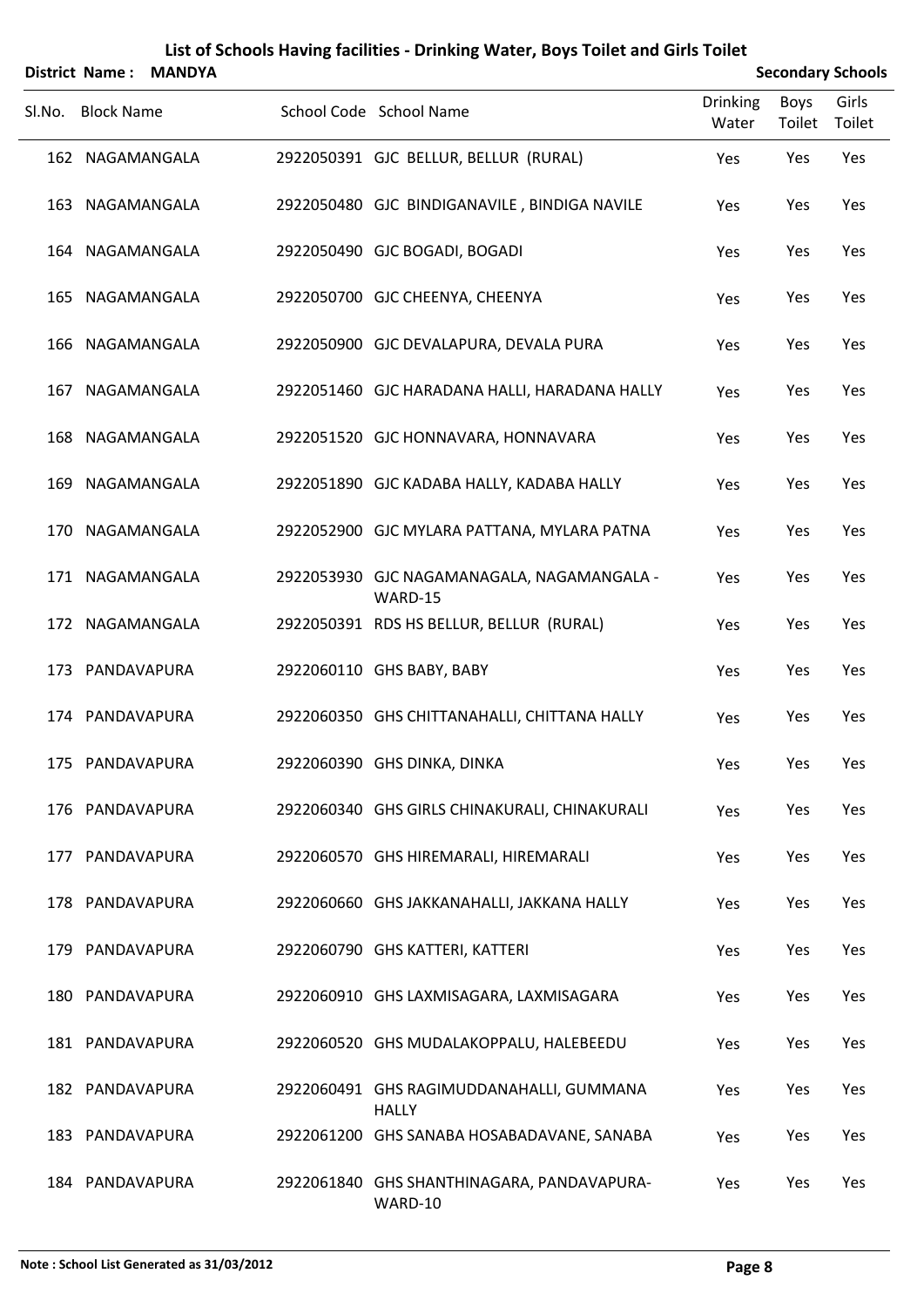|        | <b>District Name:</b> | <b>MANDYA</b> |                                                                   |                          |                       | <b>Secondary Schools</b> |
|--------|-----------------------|---------------|-------------------------------------------------------------------|--------------------------|-----------------------|--------------------------|
| Sl.No. | <b>Block Name</b>     |               | School Code School Name                                           | <b>Drinking</b><br>Water | <b>Boys</b><br>Toilet | Girls<br>Toilet          |
|        | 185 PANDAVAPURA       |               | 2922061360 GHS T.S. CHATHRA,<br>TIRUMALASAGARACHANDR              | Yes                      | Yes                   | Yes                      |
|        | 186 PANDAVAPURA       |               | 2922061410 GHS YELEKERE, YELEKERE                                 | Yes                      | Yes                   | Yes                      |
|        | 187 PANDAVAPURA       |               | 2922060080 GJC ARALAKUPPE, ARALAGUPPE                             | Yes                      | Yes                   | Yes                      |
|        | 188 PANDAVAPURA       |               | 2922060180 GJC BANNANGADI, BANNANGADI                             | Yes                      | Yes                   | Yes                      |
|        | 189 PANDAVAPURA       |               | 2922060200 GJC BELLALE, BELLALE                                   | Yes                      | Yes                   | Yes                      |
|        | 190 PANDAVAPURA       |               | 2922060300 GJC CHIKKABYADARAHALLI, CHIKKA<br><b>BYADARA HALLY</b> | Yes                      | Yes                   | Yes                      |
|        | 191 PANDAVAPURA       |               | 2922060340 GJC CHINAKURALI, CHINAKURALI                           | Yes                      | Yes                   | Yes                      |
|        | 192 PANDAVAPURA       |               | 2922061090 GJC NARAYANAPURA, NARAYANA PURA1                       | Yes                      | Yes                   | Yes                      |
|        | 193 PANDAVAPURA       |               | 2922061840 GJC PANDAVAPURA, PANDAVAPURA-WARD-<br>10               | Yes                      | Yes                   | Yes                      |
|        | 194 PANDAVAPURA       |               | 2922061310 GJC SUNKATHONNUR, SUNKA THONNUR                        | Yes                      | Yes                   | Yes                      |
|        | 195 SRIRANGA PATNA    |               | 2922070630 GHS BABURAYANAKOPPALU, KIRANGOORU                      | Yes                      | Yes                   | Yes                      |
|        | 196 SRIRANGA PATNA    |               | 2922070130 GHS BALLENAHALLY, BALLENA HALLY                        | Yes                      | Yes                   | Yes                      |
|        | 197 SRIRANGA PATNA    |               | 2922070280 GHS CHIKANKANAHALLY, CHIKKANAKANA<br><b>HALLY</b>      | Yes                      | Yes                   | Yes                      |
|        | 198 SRIRANGA PATNA    |               | 2922070760 GHS D.M.PALYA, MUNDUGA DORE                            | Yes                      | Yes                   | Yes                      |
|        | 199 SRIRANGA PATNA    |               | 2922070380 GHS GANANGOORU, GANANGOORU                             | Yes                      | Yes                   | Yes                      |
|        | 200 SRIRANGA PATNA    |               | 2922071170 GHS GIRLS GANJAM, S.R.PATNA - WARD-17                  | Yes                      | Yes                   | Yes                      |
|        | 201 SRIRANGA PATNA    |               | 2922071040 GHS GIRLS, SRIRANGAPATANA, S.R.PATNA -<br>WARD-4       | Yes                      | Yes                   | Yes                      |
|        | 202 SRIRANGA PATNA    |               | 2922071000 GHS K.R.SAGARA, K.R. SAGARA                            | Yes                      | Yes                   | Yes                      |
|        | 203 SRIRANGA PATNA    |               | 2922070550 GHS K.SHETTAHALLY, K. SHETTY HALLY                     | Yes                      | Yes                   | Yes                      |
|        | 204 SRIRANGA PATNA    |               | 2922070670 GHS M.SHETTAHALLY, M. SHETTY HALLY                     | Yes                      | Yes                   | Yes                      |
|        | 205 SRIRANGA PATNA    |               | 2922070690 GHS MAHADEVPURA BORE, MAHADEVA<br><b>PURA</b>          | Yes                      | Yes                   | Yes                      |
|        | 206 SRIRANGA PATNA    |               | 2922070790 GHS NAGUVANAHALLY, NAGUVINA HALLY                      | Yes                      | Yes                   | Yes                      |
|        | 207 SRIRANGA PATNA    |               | 2922070820 GHS NERALEKERE, NERALEKERE                             | Yes                      | Yes                   | Yes                      |